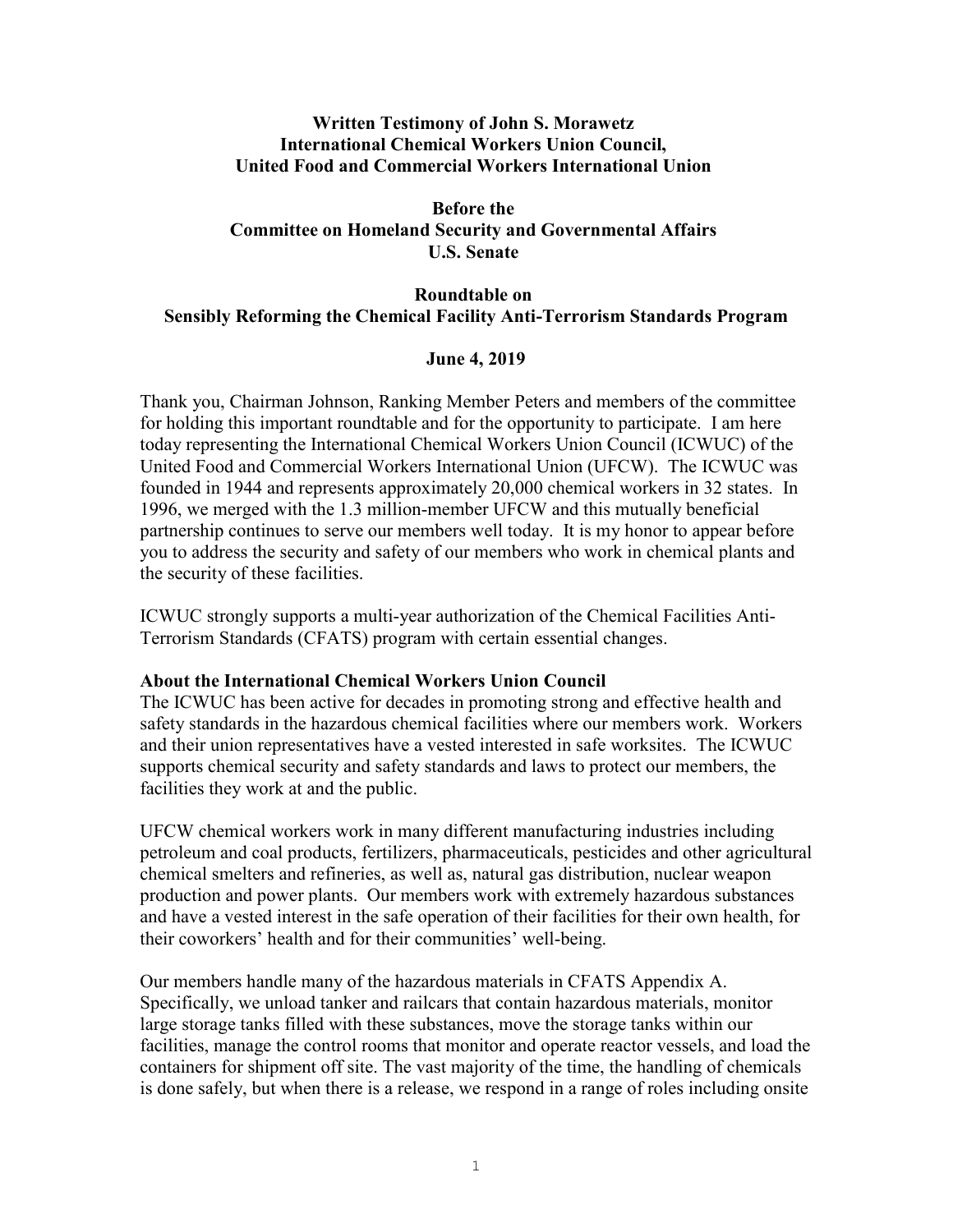#### response teams.

Past incidents remind us of the danger that these chemicals pose. Examples of the tragic impact of the release of Appendix A hazardous materials include an incident in 2014, where four people were overcome by the massive release of methyl mercaptan in Houston, Texas or the rupture of a full chlorine tanker car in West Virginia that luckily did not kill anyone.<sup>1</sup> The site of one of ICWUC's most tragic loss of lives was at the Thiokol facility near Woodbine, Georgia, which manufactured magnesium trip flares for the U.S. Army during the Vietnam War. On February 3, 1971, the Thiokol facility was evacuated after several small fires broke out inside the plant which caused the flares to ignite. Horribly, the evacuation distance was not sufficient, and 27 workers were killed when the plant blew up. The Thiokol explosion led to a better understanding of the full danger of the materials in that plant and what a safe evacuation distance should be. Thankfully there has not been a terrorist attack on a chemical facility to date, but there is much that can be learned from unintentional incidents. Chemical safety is a very serious issue that we are familiar with and the workers at chemical facilities want to do everything possible to prevent these types of events whether from terrorism or other causes.

Unions have a proud history of fighting for the right to a safe workplace and for the basic right for workers to return home after a day on the job as healthy as when they left. Unions have made sure their members are educated and trained on the safety and health hazards they face on the job. Union negotiators bargain over health and safety contract language, actively participate in the investigation and identification of health and safety hazards and testify in support of legislation which strengthens workplace security. Unions are actively involved in making our workplaces safer. It is therefore an honor for me to appear before you to address the security and safety of our members who work in chemical plants and the security of these facilities.

As to my background, I have over three decades of experience investigating occupational health hazards for the National Institute for Occupational Safety and Health (NIOSH), as the Director of Health and Safety for the Molders Union and the Chemical Workers Union and currently as the Director of the ICWUC Training Center in Cincinnati, Ohio. I am participating today in my capacity as a representative of the ICWUC Health and Safety Department.

In my remarks, I will address the following elements that are crucial to the security of chemical plants:

1) worker involvement in security plans,

2) effective training requirements,

3) strong whistleblower protections, and

4) successful practices.

# **About CFATS**

 $\overline{ }$ 

In 2007, the Department of Homeland Security (DHS) established the CFATS program to

<sup>1</sup>https://www.ntsb.gov/investigations/AccidentReports/Reports/HZM1901.pdf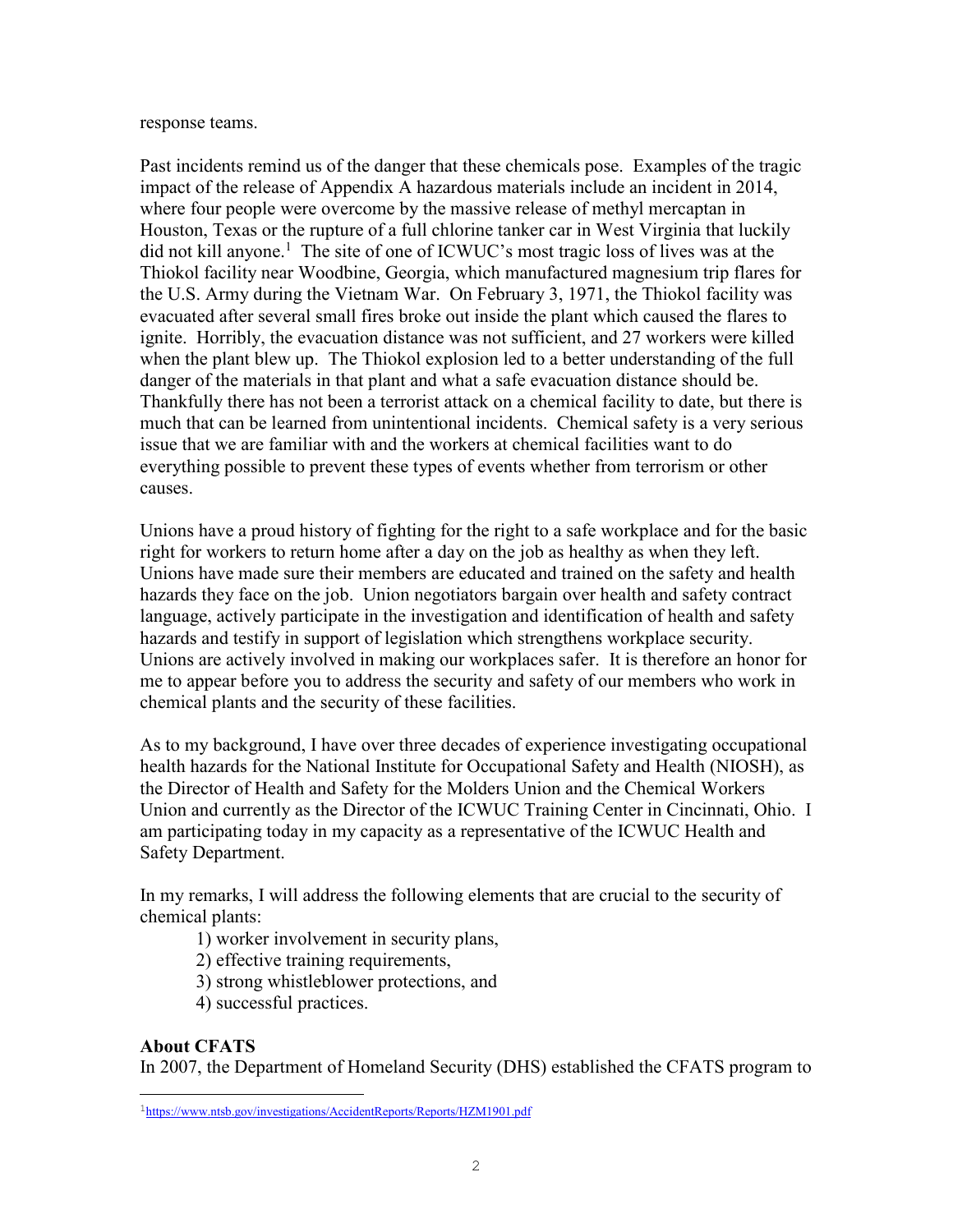identify and assess the security risk posed by facilities that contain hazardous chemicals that could be used by terrorists to inflict mass casualties or harm surrounding populations. DHS approves facility security plans and inspects high-risk facilities to ensure that the facilities are compliant with required security measures and procedures.

## **Workers Must Be Involved in Chemical Plant Security**

CFATS inspectors, workers, labor representatives and company representatives all need to be involved in protecting our chemical infrastructure. Chemical workers have direct, current knowledge and experience of plant operations that is invaluable in solving site specific problems. Chemical workers know first-hand how a plant works, what chemicals are used, how those chemicals react to one another, their facilities' weaknesses and the most recent operational changes. We also know if backup systems will work when the power goes out. We know the exact location of the CFATS hazardous materials and we know if training is effective. All these responsibilities make chemical workers the first and best line of defense.

We believe employee involvement in the drafting, implementation and evaluation of plants' chemical security plans is crucial. It is important that workers' expertise – the same expertise that operates these plants everyday – be utilized. Including chemical workers in this process will enhance facility security and protection. We believe the facility's operator should document recommendations received from employees in their site security plans, certify that there has been worker input into the site security plan, and share employee recommendations with inspectors.

Workers should be involved in chemical facility security because our onsite responders are the first people to respond to catastrophic events. At many sites, there is a joint labor management response team that is usually the first on the scene to an incident. The experiences and knowledge of workers is important when considering how to prevent or plan for future incidents. These workers should be talking with CFATS inspectors and sharing their knowledge along with management.

Workers should also be protected from any type of retaliation on the part of employers for full involvement in workplace safety and health, and chemical plant security efforts. Any barriers to involvement, such as discipline for reporting incidents or talking with CFATS inspectors should be identified and removed.

I'd love to tell you about what takes place during a CFATS inspection, but we don't know since we are not informed of these visits. Right now, the law allows discretion on the part of inspectors as to whether workers and the union are advised of an inspection. We know of very few locals or members that have been involved in inspections, and this means an important stakeholder and their valuable information may be excluded from the process.

Concerns about interfering in the labor management relationship should not be a barrier to greater chemical plant security. Federal agencies including the Occupational Safety and Health Administration (OSHA), Mine Safety and Health Administration (MSHA),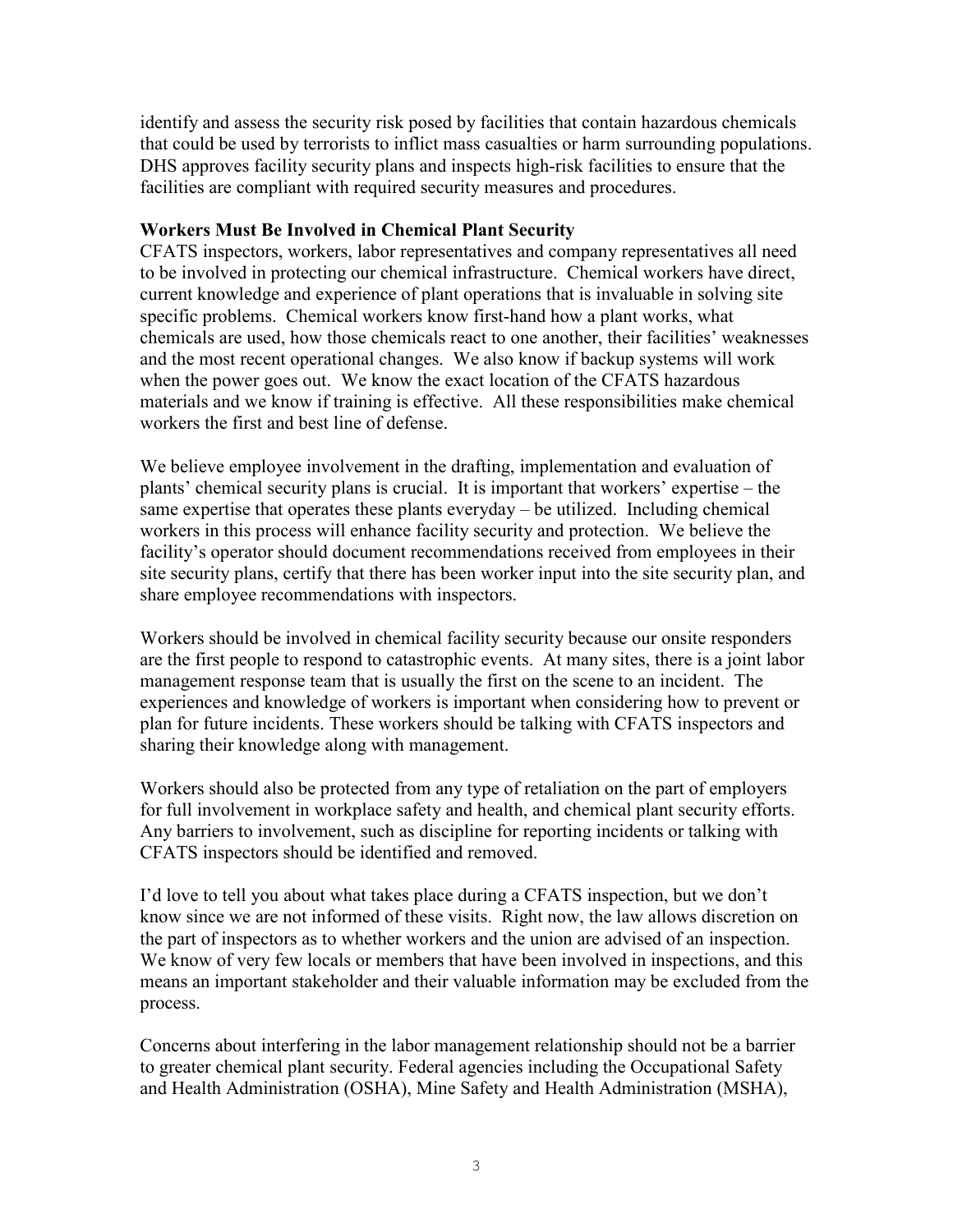NIOSH, the U.S. Chemical Safety Board and the Environmental Protection Agency (EPA) all have procedures to work with both management and labor during their inspections. In my experience as NIOSH staff and working with OSHA and the CSB, these federal procedures work efficiently and balance the needs of workers, employers and site security. By not involving labor in these inspections, DHS is relying on management's information and has de-facto taken a side.

Workers need to know their basic CFATS rights. One way to inform and include workers is to require a CFATS breakroom poster in all chemical facilities that submitted a Top Screen survey. The poster could include basic facts about CFATS and contact information like OSHA break room posters.

### **Effective training for all workers at covered areas in CFATS tiered facilities**

Key to effective worksite security is good training for everyone about their roles and responsibilities and drills for proper response and evacuation. For over 30 years my union has run training programs and collected data on how much training our members received. OSHA's Hazard Communication Standard is the primary OSHA standard requiring training on hazardous chemicals, and the requirement is minimal. Workers are trained when they initially assigned to a job, and then again if new chemicals are introduced. Other than this initial training, workers often do not receive further training on hazardous chemicals. According to data collected by our union, we found that from 2017 to 2018 over 80% of workers who attended ICWUC training had no training in the last year in nine of the ten key worker safety areas. The nine areas not trained on were: Engineering Controls, Air Monitoring, Decontamination, Toxic Effects, Emergency Response Procedures, OSHA Regulations, Plugging and Patching, Selection of Protective Clothing or Respirators. The government and companies must increase the amount and type of training for all workers inside of CFATS covered plants.

Effective training requires training materials that are easily understood, and that are targeted to the audience using the materials. An example of good training materials is those developed by the state of New Jersey which has taken a strong interest in the security of their chemical plants. The state has devoted a considerable amount of time and effort over the last 30 years to developing clear resources on these key issues. The New Jersey training materials cover many of the CFATS substances.

Implementing good training is not easy. One facility that I reviewed was trying to implement the right procedures but after careful review, I realized that all the drills were taking place on the first shift because that is when the salaried employees worked. The facility has three shifts and operates continuously, so only a fraction of the workers were being drilled for these types of events.

Training is also important for the CFATS inspectors. They should be trained on toxic effects, chemical operations, CFATS procedures, Top Screen operation and definition of tiers, effective controls, incompatible substances, relevant guidelines and standards, and methods that reduce the potential consequences of a terrorist attack. Their training should also include knowledge of methods to reduce or remove hazards that could be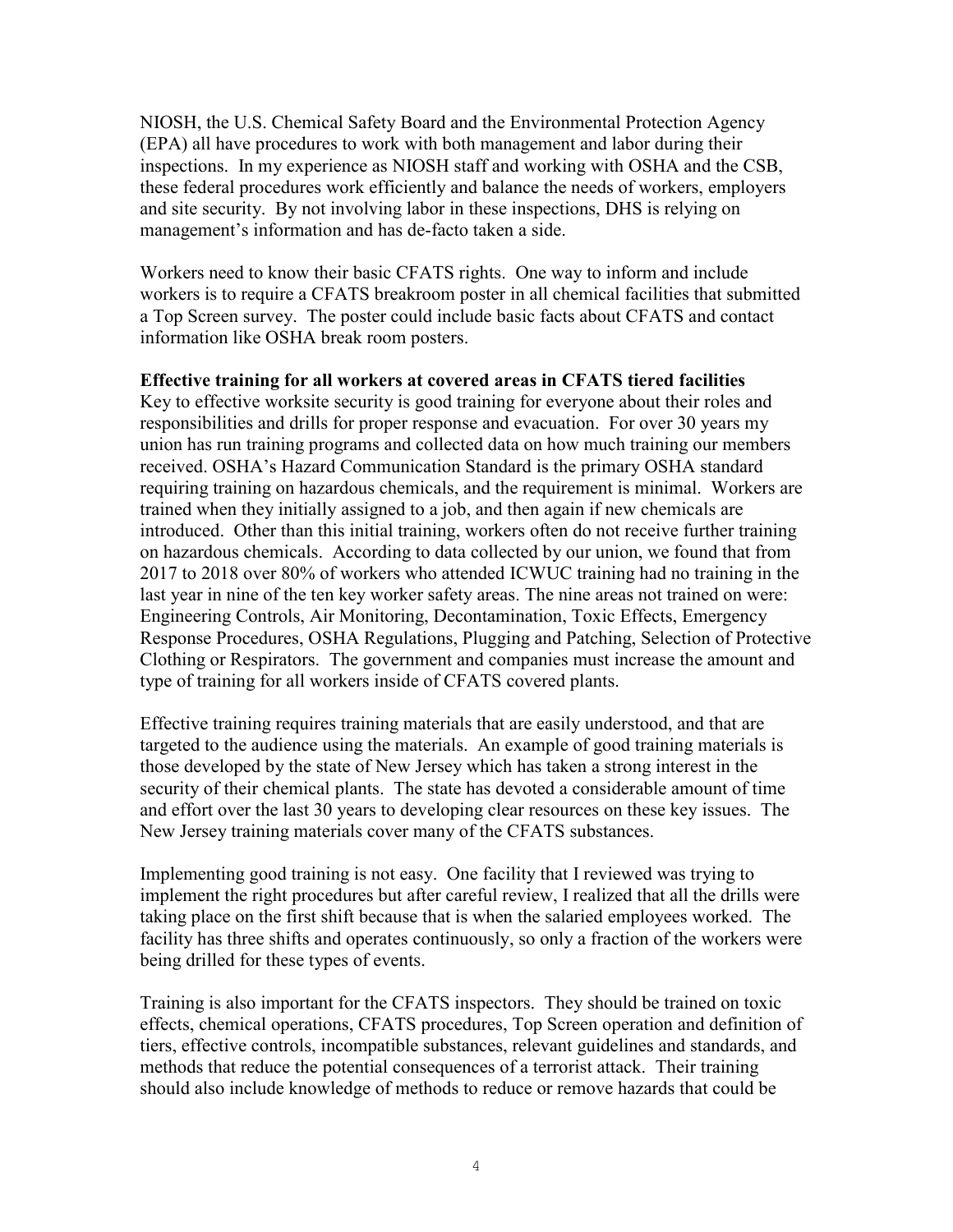attractive targets. It would be extremely valuable to inspectors to know how similar facilities have reduced or removed such hazards. We need to be sure that information received by CFATS inspectors is consistent with the best industry practices and inspection observations.

### **Whistleblower protections for workers to report problems to CFATS**

In addition to routine interactions with inspectors, employees at facilities with hazardous chemicals can play an important role in helping to ensure CFATS compliance by submitting a whistleblower report when they suspect noncompliance. Whistleblowers who disclose wrongdoing at chemical facilities can save lives and help improve public safety and plant security and should not face retaliation.

Regretfully fear is a fact of life at all too many workplaces and jeopardizing one's job by blowing the whistle is a risky thing to do. Workers, who bravely come forward to protect themselves, their co-workers, and communities around the plant, should not fear losing their jobs when they speak out. Whistleblower protection is vital in assuring the free exchange of ideas, improving security and ensuring that effective measures are actually implemented. Workers must have the ability to come forth and communicate program deficiencies without fear of retribution.

DHS is responsible for managing the CFATS whistleblower process and procedures, but DHS lacks processes and procedures to address whistleblower retaliation reports. DHS should develop whistleblower anti-retaliation regulations that allow for at least 90 days to file a complaint, a private right of action and for both employees and worker representatives to file whistleblower anti-retaliation claims. The 90 days should start when the worker learns that they have been discriminated against for bringing up a CFATS related question, rather than when the discrimination initially happened.

### **CFATS Should Identify and Disseminate Successful Practices**

There are many steps and measures that could and should be taken to improve chemical plant safety and security. The U.S. Department of Homeland Security has stated that many "CFATS facilities have either reduced their holdings of high risk chemicals of interest or eliminated them completely, substituting less risky chemicals or have changed their processes and have actually come out of the program and determined to no longer to be high risk."<sup>2</sup> These facilities have substituted less dangerous formulations better designed containers, or various engineering steps, which all can minimize the consequences of an accident or attack at a chemical plant. Unfortunately, there is no report that can be shared with other facilities that spells out the methods to reduce the consequences of a catastrophic release of chemicals from intentional attacks or unintentional disasters.

Although reducing potential consequences may not be feasible in all circumstances, because of technological or economic constraints, steps such as substituting safer solvents or formulations for more dangerous ones can be implemented if companies know about it. The quantities or concentrations can be reduced to below threshold amounts, some

 $\overline{ }$ 

<sup>2</sup>Secretary Wulf's testimony before House Homeland Security Committee on February 27, 2019.